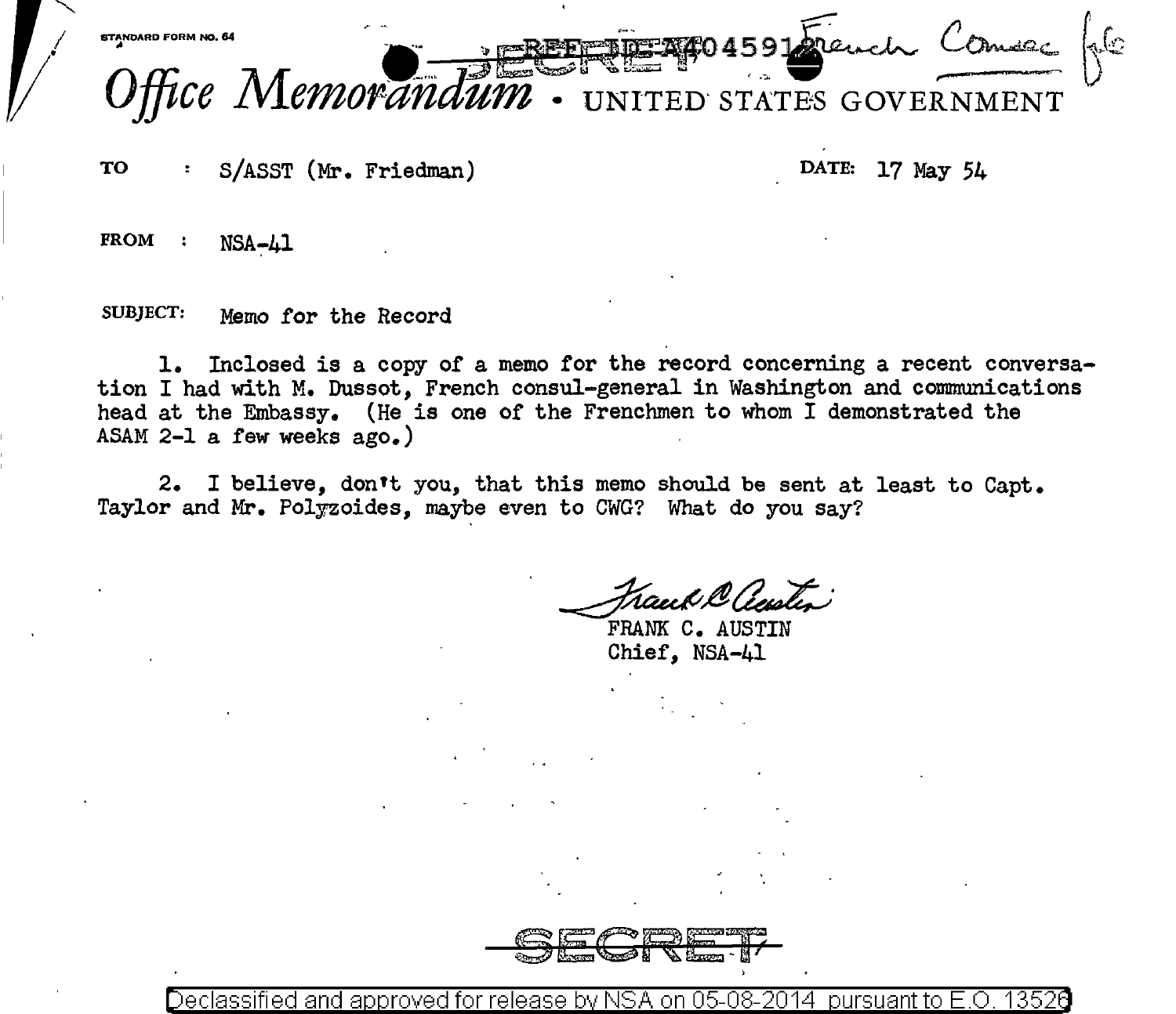17 Nay 1921

#### 2233333

## Mexican home to the Report

# SUAJICT: Discussion with N. Dussot, and Lottor from M. Viola on ASAM 2-1

1. On Thursday, 19 May, I called at the Prench Habacay to oce N. Dussot, Fronsh consul-general, and hoad of the communications contion of the Preach Extuesy. U. Dueset is and of the Prunch to them I deconstrated the ASAN 2-1 sems fou weeks ago.

**EREE ED: 24045912** 

2. He handed me a lotter, a rough translation of which appears belor.

### \*Dear M. Austin

Fellendag the convertigations which no had last noch. when, great other things, we opeke of the ASMN 2-1, - five conden of which were dolivered to our Ratecay in Rachington, - I now confirm that the gift interests us and that we have the Intention, when to have energy machines of this type, to set up a network which will use this motorial exclusively.

The purpose of my letter is to impuire of you, cince you ashed no to urito to yea (en allam 2-1 questions) as to them and in that cuentity it would be ressible to furaion sere mechines. The mayone of this is to pormit us to take the nlaming chops mechanny for the organization of our pervicen.

# **Calcaly (pageal)** essesse

3. M. Dungot then took pains to make it clony to me, as he had so bom instructed by H. Viala, that the French were not typing to put presoure on us but that M. Viala had born told to write this letter by his superior, Bossenct, the secretary-general for seninistration of the Franch foreign affice. As Duscot explaised it to an the forsion office has two permasses georstaries, eno, Parcil, for political geostions and the other Deusquet, for administration.

4. I told Dancot that I would try to have sere ourt of ca expanr for hin as soon oo possible, that perhops a for more mechinos might bo dug up, but that I thought it would be a long time bafere eny outstantiel cumbity would be available.

5. As important background to this request, it should be recalled that Coptain Taylor, USUB Executive Scoretary, as ovidenged by also mano for record on the AGM 2-1 dependerations, informed the Premah that after ro, the H3, ked placed our and mechine ises offert, a nituble quatity

SECRET